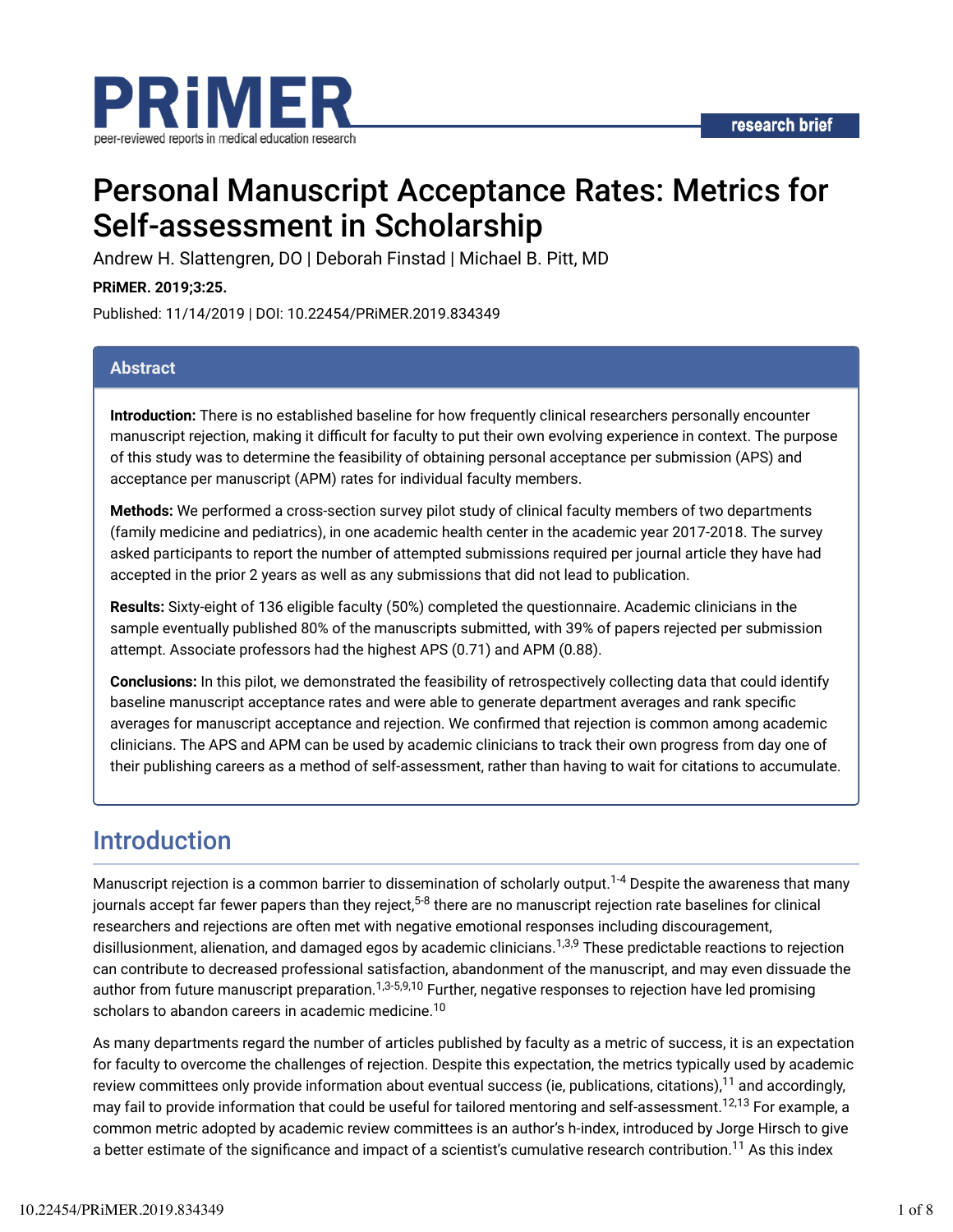requires time for citations to accumulate, and can only increase over time, it provides no real-time feedback and does little to assess academic production for early-career researchers.<sup>12,13</sup>

Because there are no manuscript rejection rate norms for clinicians at different career stages, and individual metrics such as the h*-*index provide ways of tracking an author's ultimate success in publication, little help is available for faculty to put their own evolving experience with rejection into context. However, if authors were to calculate their own personal acceptance rates per submission and eventual acceptance rates of their manuscripts, tracking these dynamic rates might provide meaningful context when compared to peers at various career stages. We wished to determine the feasibility and potential utility of calculating these metrics among primary care faculty at an academic health center.

Faculty deal with two types of rejection regarding manuscript submissions: the per-submission decision (ie, the editorial decision after an author submits a particular manuscript on a given attempt), and the eventual acceptance or rejection of a given paper (ie, whether that paper is eventually published somewhere). We propose the following metrics:

- Acceptance per submission (APS)=acceptances/submissions: percent of the time a manuscript is accepted for any given submission to a unique journal.
	- o An APS of 1 indicates that every manuscript submitted is accepted for publication by the first journal it was submitted to.
- Acceptance per manuscript (APM)=acceptances/manuscripts: percent of manuscripts submitted that were eventually accepted by a journal.
	- An APM of 1 indicates that every manuscript is eventually accepted for publication.

The purpose of this study was to determine the feasibility of obtaining personal acceptance per submission (APS) and acceptance per manuscript (APM) for individual faculty members and whether they differ by academic title.

## Methods

We developed a voluntary cross-section survey pilot study to determine the feasibility of obtaining these novel metrics among clinical faculty in two departments (family medicine and pediatrics). We administered the survey in 2017 after the University of Minnesota Institutional Review Board determined that the study met the criteria for exemption from IRB review. Participants included departmental clinical faculty and did not include adjunct faculty or clinical professors.

Research staff created a list of publications for each individual faculty using Manifold, a web-accessible interface that generates reports of scholarly output for faculty in the University of Minnesota Medical School. Research staff downloaded article data from Scopus (www.scopus.com, a large abstract and citation database of peer-reviewed literature), to verify that the faculty were from our institution and to assess the type of article published.

We provided faculty members with an individualized link to an internet-based survey (Qualtrics, Provo, UT) that included demographics (gender identity, academic rank, professional designation, percent clinical time) and a list of their published manuscript titles listed in the Scopus database from the prior 2 years. For each listed article, faculty indicated the number of journals to which each manuscript was submitted prior to acceptance. We also asked participants to list any manuscripts from the last 2 years not indexed in Scopus and provide the number of journals those manuscripts were submitted to. Finally, participants were asked to report manuscripts that had been submitted in the last 2 years but not yet accepted by a journal, and to report the number of submissions for each.

A research staff member not involved in academic advancement decision making in either department (D.F.) linked the survey responses to the publication statistics available in Scopus. Only this research team member had access to the link to identify responders. Prior to data analysis, we reviewed the survey responses for outliers, duplicate records, and inconsistent responses. We included all responses where there were multiple authors within our institution because the goal was to calculate the APS and APM for each faculty member. Responses that included the response "I have no idea" regarding the number of submissions before publication were modified to include the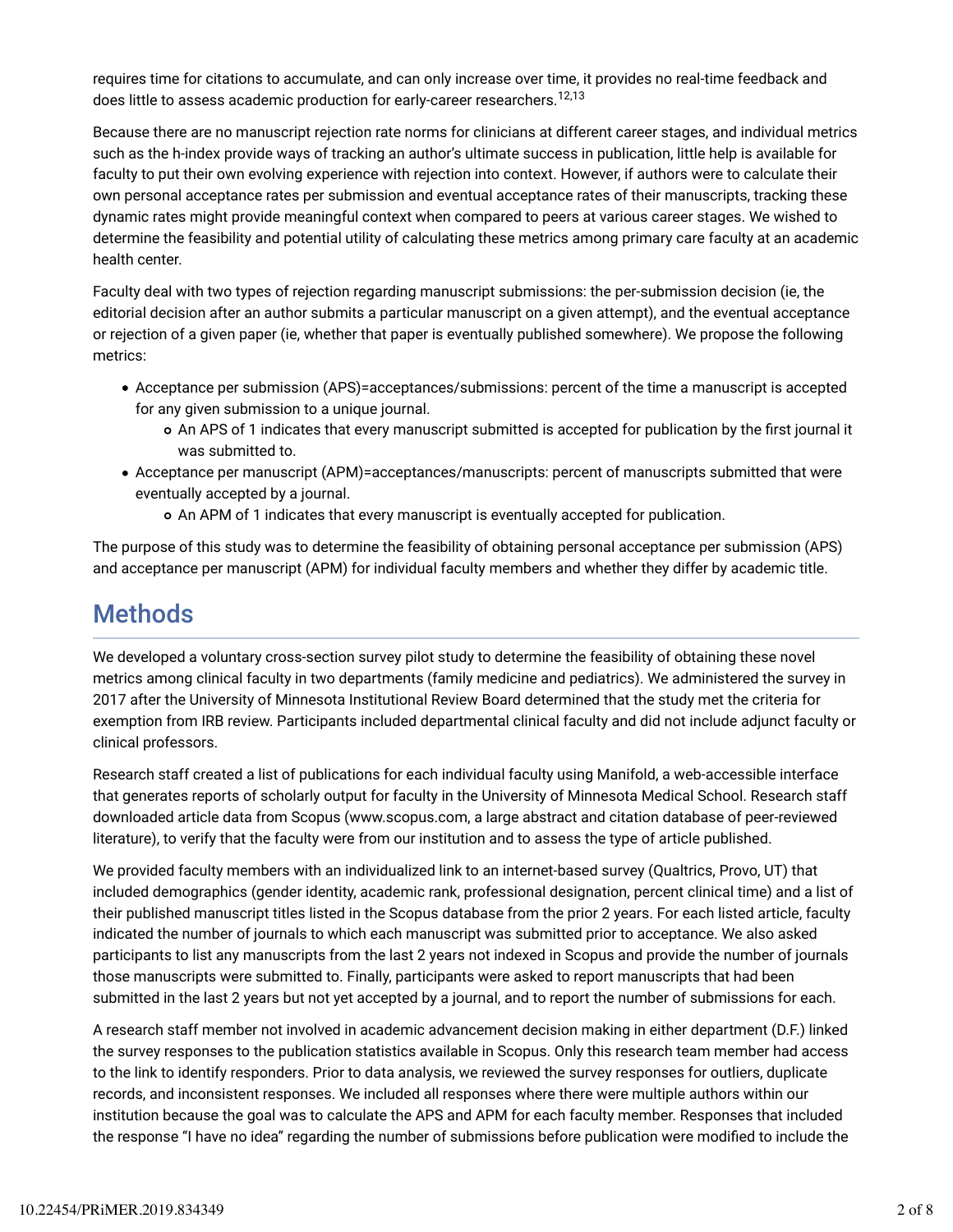accurate number of submissions when that data was available from the responses of coauthors. If that information was not available from the coauthors' responses, the manuscript was removed from the calculation of APS and APM. Faculty who indicated "I have no idea" were included in a subanalysis to determine if author position or number of authors on the paper correlated with the author being unaware of manuscript submission decisions.

The data were then provided to authors A.S. and M.P. without direct identifiers for analysis. We excluded book chapters, notes, letters to the editor, editorials, newsletter publications, blog posts and any other similar publications from the analysis. Individuals who had 0% clinical time and those who had not submitted any manuscripts in the 2 years prior to the survey were also excluded as we were specifically focused on the experience of clinic faculty with regards to their manuscript acceptances.

We calculated the APS and APM for each faculty member, summarizing with descriptive statistics, assessing differences in demographics using *t* tests (continuous and ordinal variables) and Fisher exact tests (categorical variables).

## **Results**

Sixty-eight of 136 eligible faculty (50%) completed the questionnaire, with respondents equally distributed by department. Sixty-three faculty members met inclusion criteria, with demographic breakdowns similar to the makeup of the departments (Table 1).

Table 2 summarizes the experience with rejection and acceptance. Academic clinicians in the sample eventually published 80% of the manuscripts submitted, yet manuscript rejection (1-APS) was common, with 39% of papers rejected per submission attempt. Associate professors had the highest APS (0.71) and APM (0.88). Associate professors also had the highest average number of submissions (11.3) and published manuscripts (9.6) in the 2-year period, followed by professors (9.1 APS; 8.1 APM) and assistant professors (4.9 APS; 3.8 APM). The differences were significant for both the average number of manuscript submissions and number of published manuscripts (*P*=.001). The APS and APM were similar between clinical psychologists with PhD, physicians with additional graduate training (PhD and masters), and physicians without additional training. Manuscripts that included both physicians and clinical psychologists had similar APS and APM to those that had only physicians or only PhDs.

A total of 402 manuscripts were submitted; 214 (53.2%) were uploaded by study staff prior to survey distribution. Sixty-three (15.7%) published articles and 50 (12.4%) in-press articles were added by survey respondents. Seventy five (18.7%) manuscripts that were submitted but not accepted by a journal to date were also added by survey respondents. Thirty-five (9%) of the manuscripts did not have a response by the faculty when asked "How many submissions did this manuscript have prior to acceptance?" and were removed from the analysis of APS and APM.

Subanalysis was done on the 13 faculty who answered "I have no idea" for the number of journal submissions on at least one of their manuscripts. In all, this subgroup submitted 93 manuscripts and did not know the number of journals that their manuscripts were submitted to 38% (n=35) of the time. When further asked what position author they were in those manuscripts, 80% (n=28) were a middle author or did not know what author position they held on that manuscript. Having more than five authors on a manuscript was associated with a small, nonsignificant difference in whether the faculty knew the number of journals their manuscript was submitted to (63% vs 59%).

## **Conclusions**

We proposed two novel metrics, the APS and APM, that may help academics track their progress from day one of their publishing careers, rather than having to wait for citations to accumulate. We generated department- and rankspecific averages for manuscript acceptance and rejection, and confirmed that rejection is common, yet surmountable among academic clinicians.

There is growing awareness that the overall health of the United States could benefit from increased primary care research, yet that has been underdeveloped in part due to limited and concentrated federal funding.<sup>14-19</sup> Despite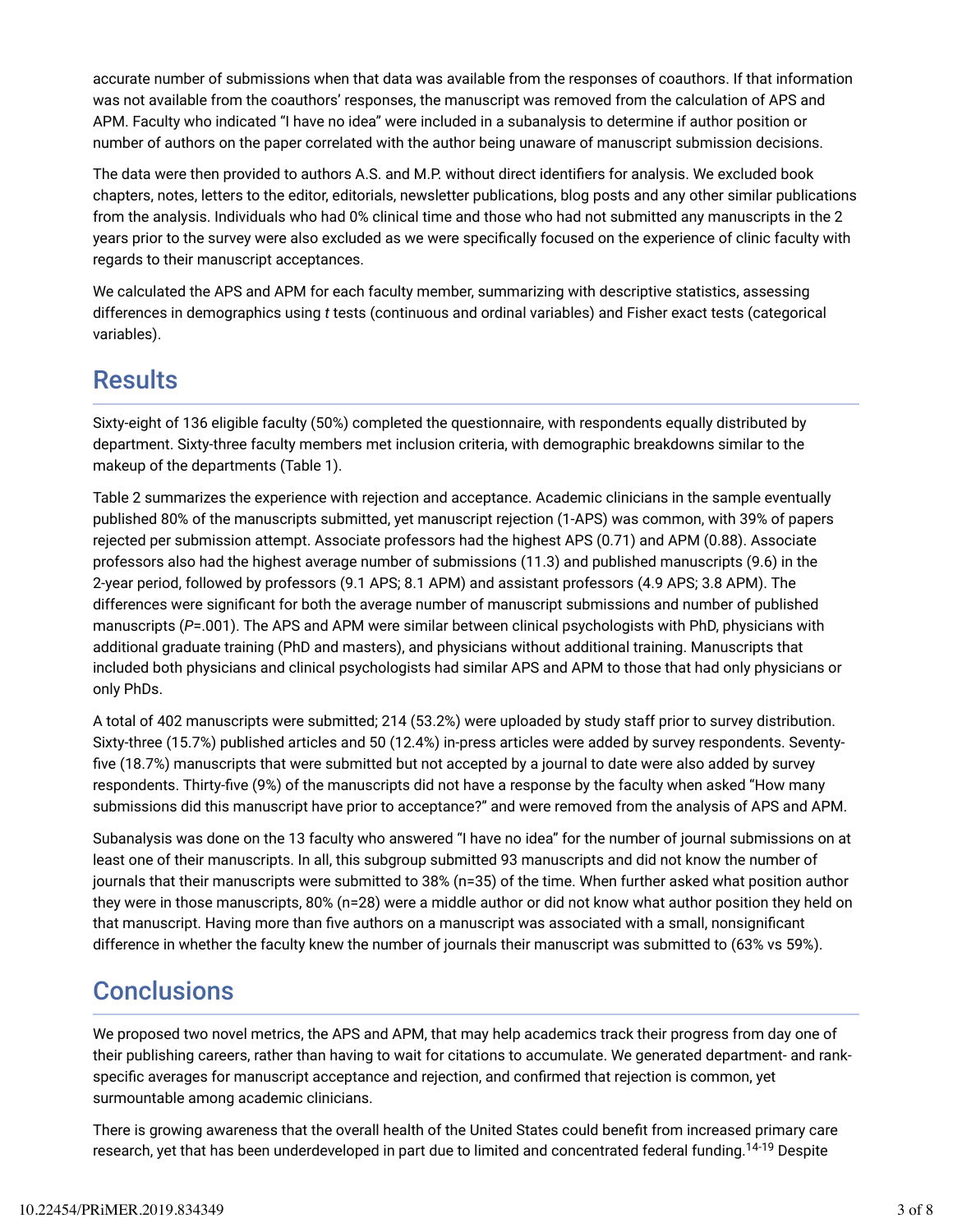these barriers, the percentage of academic faculty who have published manuscripts has increased, often as the result of publications of research presented at major conferences.<sup>20,21</sup> The primary care research enterprise is positioned to build on that past work and capitalize on emerging opportunities through the contributions and initiatives of national organizations. $^{22\text{-}24}$  Academic departments are vital to this process and best practices for departments that do this well include faculty who are supported by mentorship and resources.<sup>23,25,26</sup> The manuscript metrics APS and APM provide data previously unavailable and have the potential to enhance discussions with the individual faculty member regarding their evolving experience with manuscript acceptance and rejection. By comparing these metrics to peers at various career stages, departments will be able to provide feedback, mentoring, and appropriate resources to clinical faculty. In contrast to previously used metrics that relied on manuscript publication numbers and citation counts, these dynamic metrics could enhance ongoing faculty development efforts aimed at increasing scholarly productivity and have the added benefit of destigmatizing rejection.

In this pilot, we analyzed two departments within a single academic center, which limits the generalizability of our APS and APM norms. Although we have presented benchmark data in this pilot, broader collection of these metrics would allow for the establishment of norms at various career stages within an academic center or medical specialty. Additionally, further qualitative research is warranted to determine how faculty decide where to submit their manuscripts and what specific actions and behaviors researchers use to overcome manuscript rejection. This is especially important considering that in our sample additional graduate training (PhD, MD/DO plus PhD or masters) did not affect the outcome of a manuscript, but academic rank did.

The retrospective nature of data reporting in this pilot is also a limitation, as evidenced by 13 of the 63 faculty answering "I have no idea" to the number of journals their manuscript was submitted to for at least one of their manuscripts, which included 9% of the manuscripts in our analysis. This gap in the level of awareness was most evident in manuscripts where faculty were not the first or last author. Further, our data includes the responses from half of the faculty who received the survey, and those who did not respond may have had different experiences with their manuscript acceptances. Removing the retrospective data collection is one method that could decrease the response bias inherent in our methods. We are working to create a platform to enable personal tracking of manuscript fates at the time of submission. We have already demonstrated that such prospective reporting is feasible on a web-based platform, as part of work we have done to bring gamification to academic pursuits where participants log their submissions and acceptances in real time.<sup>27,28</sup> Even before institutional infrastructure is in place, however, individuals can begin tracking their manuscript submissions and calculate their personal manuscript acceptance rates as a method of self-assessment.

## Tables and Figures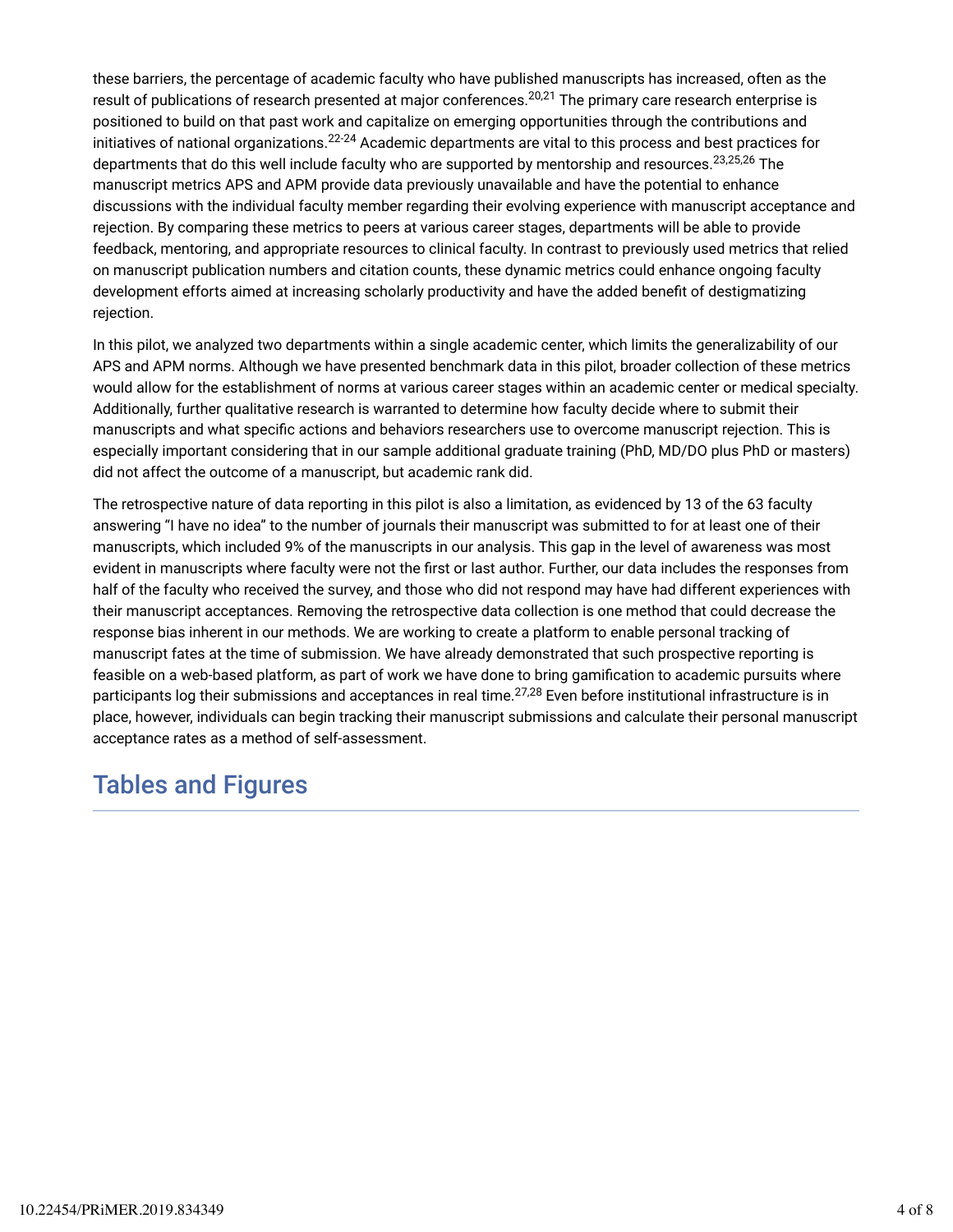| <b>Characteristics</b>                    | <b>Family</b><br><b>Medicine</b><br>$(n=31)$ | <b>Pediatrics</b><br>$(n=32)$ | <b>Total</b><br>$(n=63)$ | <b>Significance</b> |  |
|-------------------------------------------|----------------------------------------------|-------------------------------|--------------------------|---------------------|--|
| Gender                                    |                                              |                               |                          |                     |  |
| Male                                      | 12 (43.3%)                                   | 14 (43.8%)                    | 27 (43.5%)               | .974                |  |
| Female                                    | 17 (56.7%)                                   | 18 (56.3%)                    | 35 (56.5%)               |                     |  |
| Rank                                      |                                              |                               |                          |                     |  |
| Assistant professor                       | 22 (71.0%)                                   | 19 (59.4%)                    | 41 (65.1%)               | .573                |  |
| Associate professor                       | 4 (12.9%)                                    | 7(21.9%)                      | 11 (17.5%)               |                     |  |
| Professor                                 | $5(16.1\%)$                                  | 6(18.8%)                      | 11 (17.5%)               |                     |  |
| <b>Clinic Time</b>                        |                                              |                               |                          |                     |  |
| 1%-25%                                    | 3(9.7%)                                      | $3(9.4\%)$                    | $6(9.5\%)$               |                     |  |
| 26%-50%                                   | 13 (41.9%)                                   | 5(15.6%)                      | 18 (28.6%)               | .121                |  |
| 51%-75%                                   | 8(25.8%)                                     | 11 (34.4%)                    | 19 (30.2%)               |                     |  |
| 76%-100%                                  | 7(22.6%)                                     | 13 (40.6%)                    | 20 (31.7%)               |                     |  |
| <b>Degree</b>                             |                                              |                               |                          |                     |  |
| MD/DO                                     | 16 (51.6%)                                   | 21 (65.6%)                    | 37 (58.7%)               | .423                |  |
| PhD                                       | 6(19.4%)                                     | $3(9.4\%)$                    | 9(14.3%)                 |                     |  |
| MD/DO with PhD or masters                 | $9(29.0\%)$                                  | $8(25.0\%)$                   | 17 (27.0%)               |                     |  |
| <b>Number of Publications Over Career</b> |                                              |                               |                          |                     |  |
| 0                                         | $2(6.5\%)$                                   | $0(0.0\%)$                    | $2(3.2\%)$               |                     |  |
| $1 - 5$                                   | 12 (38.7%)                                   | 4 (12.5%)                     | 16 (25.4%)               | 095                 |  |
| $6 - 10$                                  | 3(9.7%)                                      | $8(25.0\%)$                   | 11 (17.5%)               |                     |  |
| $11 - 15$                                 | 3(9.7%)                                      | 5(15.6%)                      | 8(12.7%)                 |                     |  |
| 16-20                                     | $2(6.5\%)$                                   | $3(9.4\%)$                    | $5(7.9\%)$               |                     |  |
| More than 20                              | $9(29.0\%)$                                  | 12 (37.5%)                    | 21 (33.3%)               |                     |  |

### Table 1: Survey Respondent Demographics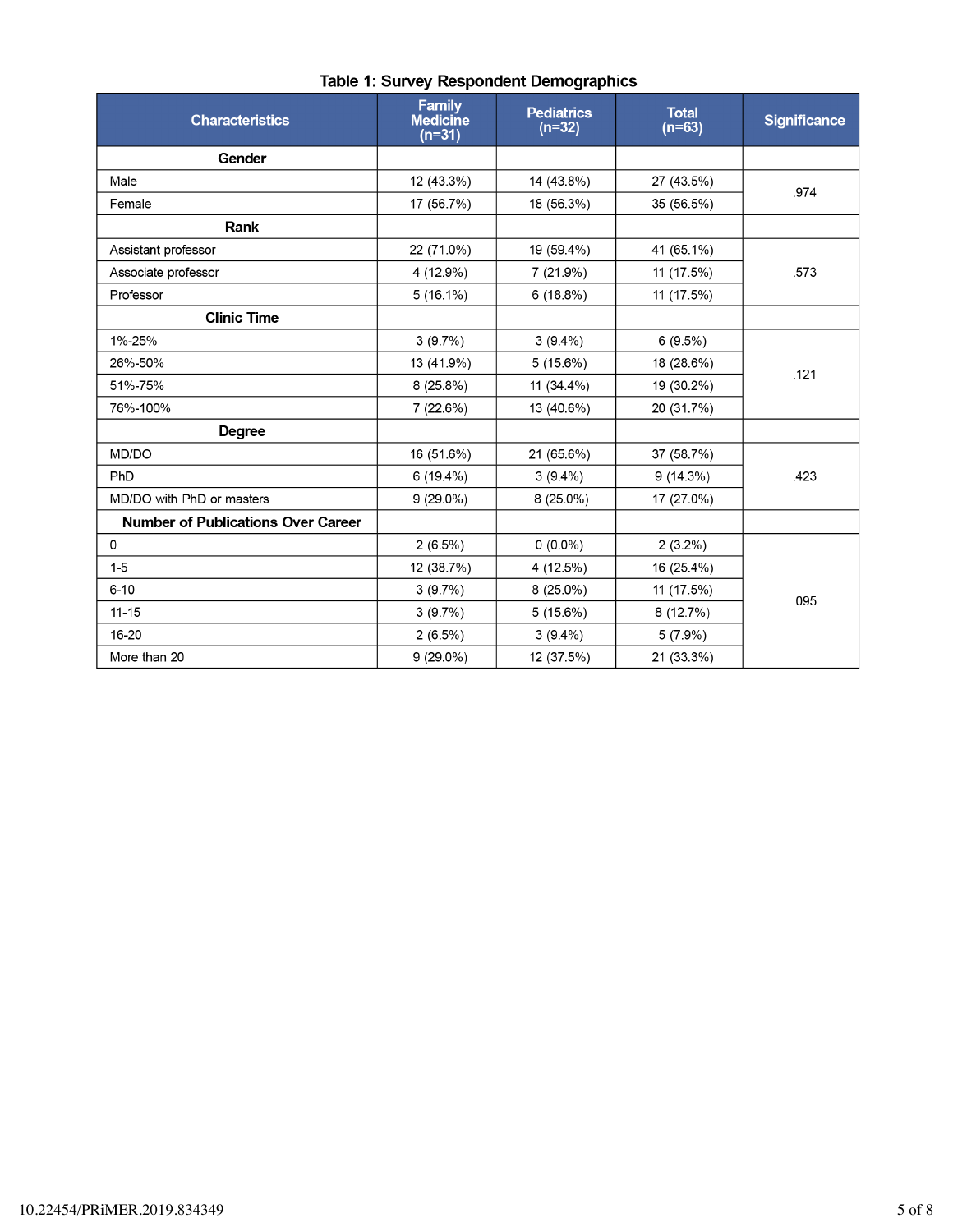|                                                                 | <b>Assistant</b><br><b>Professor</b><br>$(n=43)$ | <b>Associate</b><br><b>Professor</b><br>$(n=11)$ | <b>Professor</b><br>(n=11) | <b>Total</b><br>$(n=63)$ | <b>Significance</b> |
|-----------------------------------------------------------------|--------------------------------------------------|--------------------------------------------------|----------------------------|--------------------------|---------------------|
| Overall                                                         | Mean (SD)                                        | Mean (SD)                                        | Mean (SD)                  | <b>Mean</b><br>(SD)      |                     |
| Acceptance per submission (APS)*                                | .60(.35)                                         | .71(.23)                                         | .53(.33)                   | .61(.30)                 | .345                |
| Acceptance per manuscript (APM)                                 | .77(0.27)                                        | .88(.18)                                         | .81(.29)                   | .80(.26)                 | .503                |
| <b>Family Medicine</b>                                          | $(n=22)$                                         | (n=4)                                            | (n=5)                      | $(n=32)$                 |                     |
| <b>APS</b>                                                      | .68(.36)                                         | .84(.20)                                         | .66(.34)                   | .69(.34)                 | .654                |
| <b>APM</b>                                                      | .78 (.32)                                        | .97(.05)                                         | .96(.09)                   | .83(.28)                 | .249                |
| <b>Pediatrics</b>                                               | $(n=19)$                                         | $(n=7)$                                          | $(n=6)$                    | $(n=32)$                 |                     |
| <b>APS</b>                                                      | .52(.20)                                         | .64(.22)                                         | .42(.26)                   | .53 (.22)                | .212                |
| <b>APM</b>                                                      | .77 (.20)                                        | .82(.21)                                         | .69(.35)                   | .76 (.23)                | .606                |
| Total number of manuscripts submitted<br>1/1/2015 to 11/30/2017 | 4.9(4.38)                                        | 11.3 (11.27)                                     | 9.1(6.3)                   | 6.7(5.7)                 | .001                |
| Family medicine                                                 | 3.6                                              | 8.3                                              | 8.6                        | 5.0                      | .020                |
| Pediatrics                                                      | 6.5                                              | 13.0                                             | 9.5                        | 8.5                      | .008                |
| Total number of manuscripts published<br>since 1/1/2015         | 3.8(3.4)                                         | 9.6(5.8)                                         | 8.1(6.3)                   | 5.6(5.0)                 | .001                |
| Family medicine                                                 | 2.9                                              | 8.0                                              | 8.4                        | 4.4                      | .050                |
| Pediatrics                                                      | 4.9                                              | 10.6                                             | 7.8                        | 6.7                      | .038                |

\* Acceptances per submission to a unique journal.

### Acknowledgments

The authors acknowledge the efforts of the research services staff at the University of Minnesota Department of Family Medicine and Community Health. They also praise the dedication and grace of the late Ellen Dodds who was instrumental in moving this project from a concept into reality.

#### **Presentations:**

"Personal Rejection Rate: A Novel Metric for Self-Assessment

in Scholarship" included portions of the material in this manuscript and was presented by Andrew H. Slattengren, DO, at the Minnesota Academy of Family Physicians Innovation and Research Forum on March 3, 2018 in Bloomington, Minnesota.

"Personal Manuscript Acceptance Rates—Novel Metrics for Self-Assessment in Scholarship" included portions of the material in this manuscript and was presented by Andrew H. Slattengren, DO at the Society of Teachers of Family Medicine Annual Spring Conference on April 28, 2019 in Toronto, Canada.

"Normalizing Rejection via Personal Manuscript Acceptance Rates—Novel Metrics for Self-Assessment in Scholarship" included portions of the material in this manuscript and was presented by Michael B. Pitt, MD at the Pediatric Academic Societies Annual Meeting on April 30, 2019 in Baltimore, Maryland.

### Corresponding Author

#### Andrew H. Slattengren, DO

University of Minnesota, Department of Family Medicine and Community Health, 420 Delaware St. SE, MMC 381, Minneapolis, MN 55455. 612-302-8200. Fax: 612-302-8275. aslatten@umn.edu

### **Author Affiliations**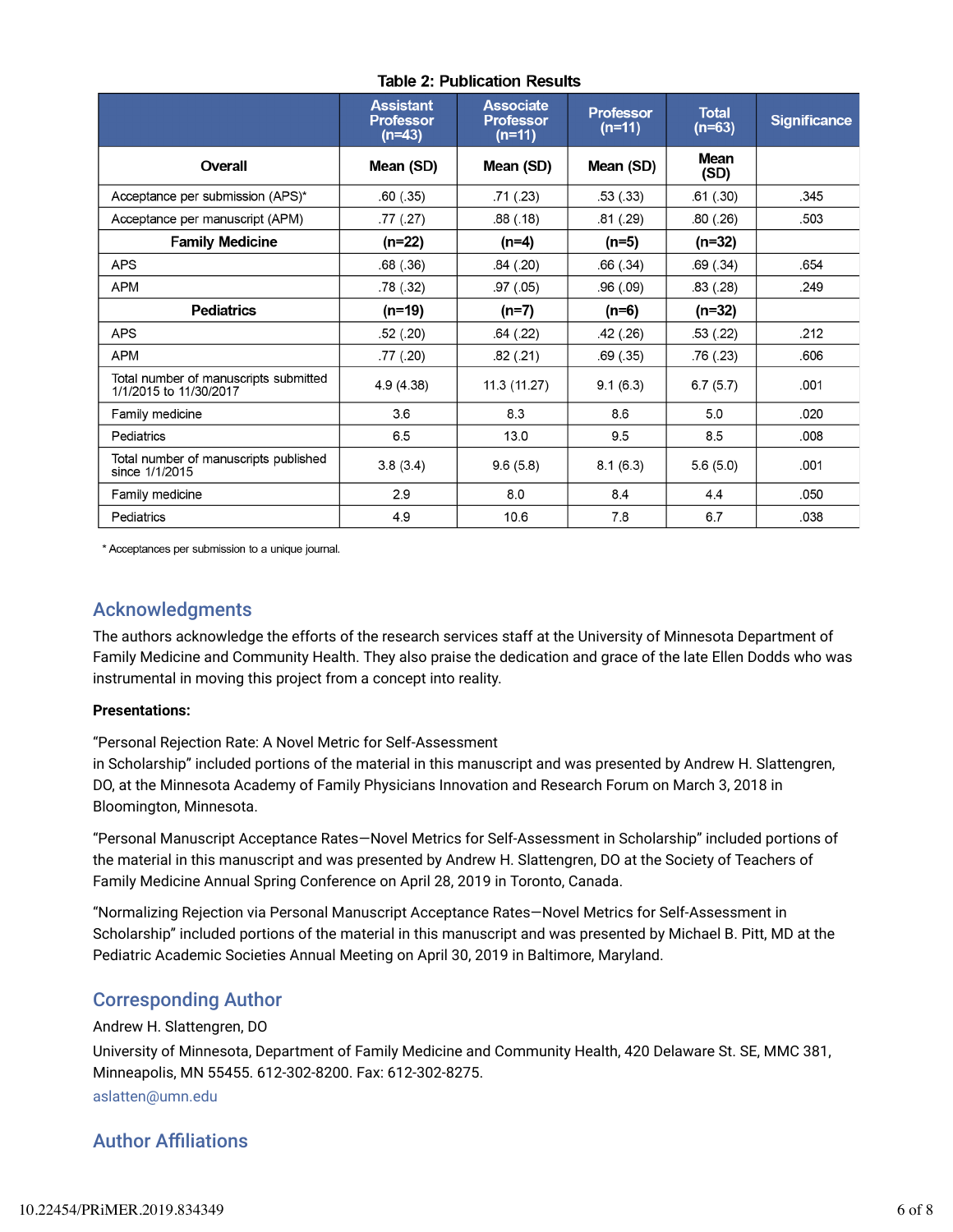Andrew H. Slattengren, DO - Department of Family Medicine and Community Health, University of Minnesota, North Memorial Family Medicine Residency

Deborah Finstad - Department of Family Medicine and Community Health, University of Minnesota, Minneapolis, MN Michael B. Pitt, MD - Department of Pediatrics, University of Minnesota, Minneapolis, MN

#### References

- 1. Woolley KL, Barron JP. Handling manuscript rejection: insights from evidence and experience. Chest. 2009;135(2):573-577. https://doi.org/10.1378/chest.08-2007
- 2. Campanario JM, Acedo E. Rejecting highly cited papers: the views of scientists who encounter resistance to their discoveries from other scientists. J Am Soc Inf Sci Technol. 2007;58(5):734-743. https://doi.org/10.1002 /asi.20556
- 3. Day NE. The silent majority: manuscript rejection and its impact on scholars. Acad Manag Learn Educ. 2011;10(4):704-718. https://doi.org/10.5465/amle.2010.0027
- 4. Venketasubramanian N, Hennerici MG. How to handle a rejection. Teaching course presentation at the 21st European Stroke Conference, Lisboa, May 2012. Cerebrovasc Dis. 2013;35(3):209-212. https://doi.org /10.1159/000347106
- 5. Ray J, Berkwits M, Davidoff F. The fate of manuscripts rejected by a general medical journal. Am J Med. 2000;109(2):131-135. https://doi.org/10.1016/S0002-9343(00)00450-2
- 6. Green R, Del Mar C. The fate of papers rejected by Australian Family Physician. Aust Fam Physician. 2006;35(8):655-656. http://www.ncbi.nlm.nih.gov/pubmed/16915616. Accessed June 7, 2018.
- 7. Earnshaw CH, Edwin C, Bhat J, et al. An analysis of the fate of 917 manuscripts rejected from Clinical Otolaryngology. Clin Otolaryngol. 2017;42(3):709-714. https://doi.org/10.1111/coa.12820
- 8. Hall SA, Wilcox AJ. The fate of epidemiologic manuscripts: a study of papers submitted to epidemiology. Epidemiology. 2007;18(2):262-265. https://doi.org/10.1097/01.ede.0000254668.63378.32
- 9. Whitman N, Eyre S. The pattern of publishing previously rejected articles in selected journals. Fam Med. 1985;17(1):26-28.
- 10. DeCastro R, Sambuco D, Ubel PA, Stewart A, Jagsi R. Batting 300 is good: perspectives of faculty researchers and their mentors on rejection, resilience, and persistence in academic medical careers. Acad Med. 2013;88(4):497-504. https://doi.org/10.1097/ACM.0b013e318285f3c0
- 11. Hirsch JE. An index to quantify an individual's scientific research output. Proc Natl Acad Sci USA. 2005;102(46):16569-16572. https://doi.org/10.1073/pnas.0507655102
- 12. Carpenter CR, Cone DC, Sarli CC. Using publication metrics to highlight academic productivity and research impact. Acad Emerg Med. 2014; 21(10):1160-1172. https://doi.org/10.1111/acem.12482
- 13. Kelly CD, Jennions MD. H-index: age and sex make it unreliable. Nature. 2007;449(7161):403. https://doi.org /10.1038/449403c
- 14. Bowman MA, Lucan SC, Rosenthal TC, Mainous AG III, James PA. Family Medicine Research in the United States From the late 1960s Into the Future. Fam Med. 2017;49(4):289-295.
- 15. Cameron BJ, Bazemore AW, Morley CP. Federal Research Funding for Family Medicine: Highly Concentrated, with Decreasing New Investigator Awards. J Am Board Fam Med. 2016;29(5):531-532. https://doi.org /10.3122/jabfm.2016.05.160076
- 16. Cameron BJ, Bazemore AW, Morley CP. Lost in translation: NIH funding for family medicine research remains limited. J Am Board Fam Med. 2016;29(5):528-530. https://doi.org/10.3122/jabfm.2016.05.160063
- 17. Morley CP, Cameron BJ, Bazemore AW. The impact of administrative academic units (AAU) grants on the family medicine research enterprise in the United States. Fam Med. 2016;48(6):452-458.
- 18. Lucan SC, Bazemore AW, Xierali I, Phillips RL Jr, Petterson SM, Teevan B. Greater NIH investment in family medicine would help both achieve their missions. Am Fam Physician. 2010;81(6):704.
- 19. Lucan SC, Barg FK, Bazemore AW, Phillips RL Jr. Family medicine, the NIH, and the medical-research roadmap: perspectives from inside the NIH. Fam Med. 2009;41(3):188-196.
- 20. Post RE, Weese TJ, Mainous AG III, Weiss BD. Publication productivity by family medicine faculty: 1999 to 2009. Fam Med. 2012;44(5):312-317.